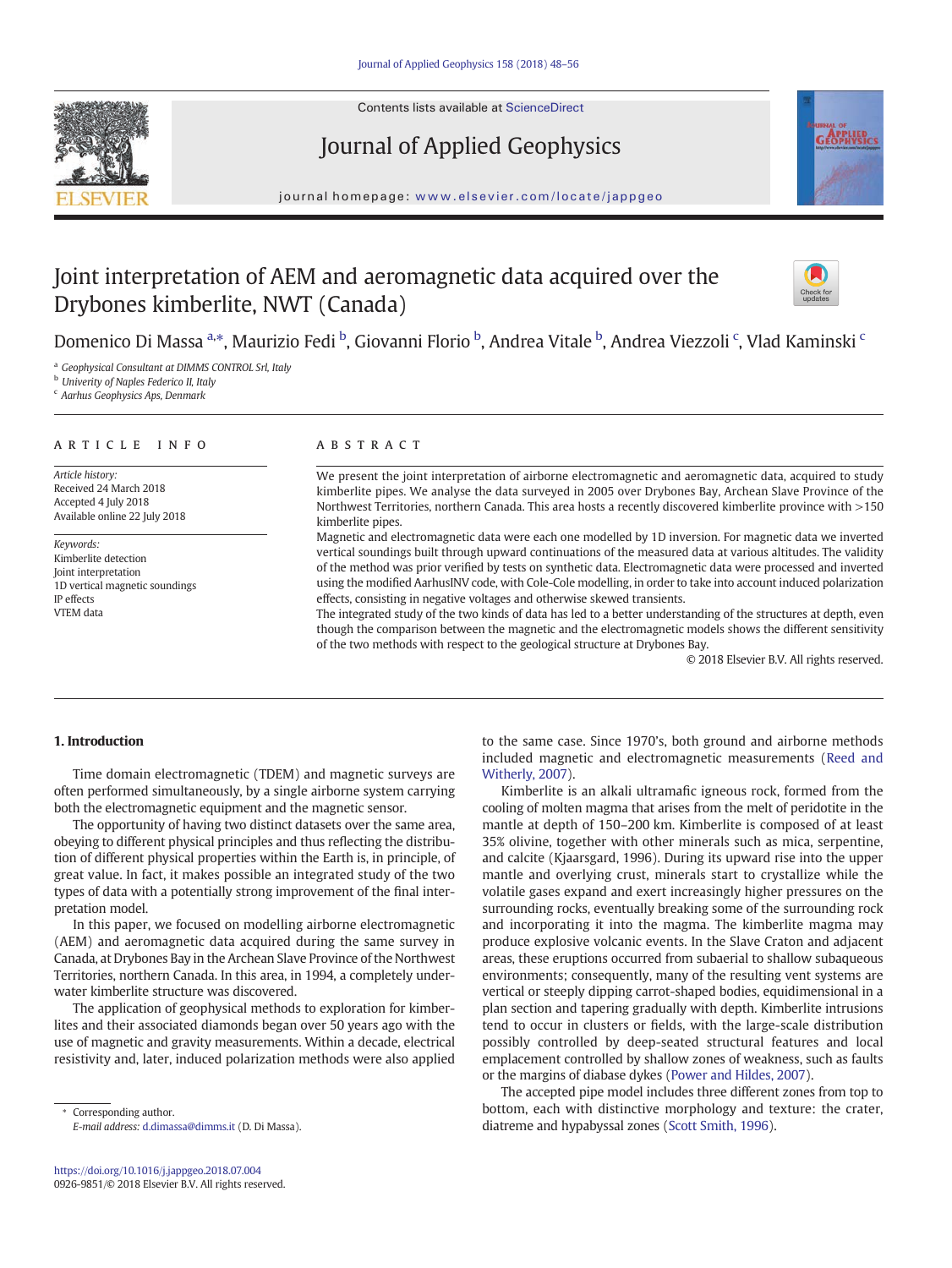Crater kimberlites are usually basin shaped excavations formed at the surface by explosive volcanic eruptions. Crater facies kimberlites are a mixture of tuffaceous kimberlite, surrounding country rock and overlying sediments. Two main categories of rocks are found in facies of crater kimberlites: pyroclastic, deposited by eruptive forces, and epiclastic, which are the same rocks after the interaction with water. In much of the Slave Craton, crater-facies kimberlites include a significant component of shale and mudstone, sometimes with a significant component of entrained organic material. Large blocks of surrounding country rock (xenoliths) shattered from the volcanic vent margins are present in some pipes. A crater-facies kimberlite is often deeply weathered and serpentinized ([Kjarsgaard, 1996](#page-8-0)).

Kimberlite diatremes are cone-shaped bodies with vertical axes and steeply inward dipping margins. Diatreme facies describe an explosive kimberlite breccia composed of fine-grained kimberlite, mantle nodules and angular fragments of the surrounding country rocks. Diatreme facies rocks are generally confined to a central breccia pipe and are generally less altered than crater facies rocks.

Hypabyssal kimberlites consist of unaltered fine-grained kimberlite with mantle nodules and rare fragments of country rock. Hypabyssal kimberlite bodies include dykes, blind intrusions and the root zones of kimberlite pipes.

In each kimberlite field, all three facies may be present at surface because of differential glacial abrasion and quarrying, and because of blind intrusions. The depth of erosion can vary over distances of a few tens of kilometres or less. Our ability to detect a kimberlite deposit by geophysical methods depends on its physical property contrasts with the host rocks. In the Slave Craton region (Canada), magnetic anomalies are commonly associated with kimberlite intrusions, having a higher magnetic susceptibility than surrounding gneisses and granites. In fact, diatreme and hypabyssal facies are readily detected. In addition, they can be affected by remanent magnetization. Instead, for crater facies, the associated magnetic anomalies can be subtle, due to the low magnetic contrast with the surrounding rocks, which in turn depends on the proportion of the non-susceptible sediments present [\(Power](#page-8-0) [and Hildes, 2007\)](#page-8-0).

In general, the electrical resistivity of kimberlites increases with depth, from crater facies through hypabyssal facies. Consequently, crater facies display the greatest contrast in electrical properties with respect to country rocks, so being well detectable with electromagnetic (EM) methods. In fact, during weathering, a highly conductive clay-rich zone forms in the top of the pipe [\(Macnae, 1979\)](#page-8-0). Moreover, this top layer can produce a measurable induced polarization (IP) effect, which is related to ability of the material to retain electrical charges.

However, the existence of fine grained glacial-fluvial and lake sediments in the shield regions of northern Canada, with an electrical resistivity and an electrical chargeability comparable to that of the crater facies, makes the discrimination between these sources complicated. When the resistivity contrast is negligible, a potential crater facies of kimberlite target can be still identified indirectly, by assessing if the conductor persists at depth below the overburden thickness [\(Power](#page-8-0) [and Hildes, 2007](#page-8-0)). Diatreme and hypabyssal kimberlites have usually low electrical properties contrast with respect to the country rocks. For this reason, they are almost indistinguishable from granitic or gneissic country rocks, as based on the study of the electrical resistivity or electrical chargeability distribution at depth.

In conclusion, a cooperative modelling of magnetic and electromagnetic data is expected to yield a comprehensive information on the whole kimberlite structure, improved with respect to the analysis of just one of the two datasets.

## 2. Inversion of magnetic data

In this paper, we performed the inversion of magnetic data along vertical profiles. This 1D method has been proposed for gravity data [\(Fedi and Rapolla, 1995](#page-8-0); [Vitale et al., 2016](#page-8-0)) and it is here adapted to the magnetic case, as described below. 1D methods mainly have the advantage of a low computational complexity ([Auken and](#page-7-0) [Christiansen, 2004](#page-7-0); [Lane et al., 2004](#page-8-0)). The inversion of electromagnetic data (next section) is, on the other hand, commonly performed with 1D models, so our common 1D approach to the inversion of the two different datasets should warrant an easy comparison between the inverted magnetic and EM models. As a matter of fact, 2D and 3D models are built by joining the results from the whole set of independent 1D inversions, resulting in an approximate 3D model.

The basic idea of the 1D algorithm for potential fields is that the physical property distribution can be deduced from the field known at different altitudes [\(Fedi and Rapolla, 1995\)](#page-8-0). For a set of N magnetic data along a vertical direction (vertical sounding)  $[P_{k1}, ..., P_{ki}, ..., P_{kN}]$ , assuming that the magnetization could vary only along the vertical direction (1D assumption), the forward problem for a continuous magnetization J, linearly related to the magnetic data B, is expressed by ([Blakely, 1996](#page-7-0)):

$$
B(P_{kj}) = \frac{\mu_0}{4\pi} \hat{\mathbf{F}} \cdot \nabla \int_{V} \mathbf{J}(r) \cdot \nabla \frac{1}{|r - r_{kj}|} dv
$$
 (1)

where  $\hat{\mathbf{F}}$  is the unit-vector along the inducing field direction, k is an index accounting for the horizontal position of the vertical soundings and  $j = 1, ..., N$  refer to the data positions along each  $k<sup>th</sup>$  vertical sounding.

If the source volume is subdivided in M layers, where in each of them the magnetization is homogeneous, we have:

$$
B(P_{kj}) = \sum_{i=1}^{M} J_i G_{ij}(P_{kj})
$$
\n(2)

where

$$
G_{ij}(P_{kj}) = \frac{\mu_0}{4\pi} \hat{\mathbf{F}} \cdot \nabla \int_{V_i} \nabla \frac{1}{|r - r_{kj}|} dv
$$
 (3)

is the unit magnetization intensity contribution due to the  $i<sup>th</sup>$ prismatic layer;  $[J_1, ..., J_i, ..., J_M]$  and  $[V_1, ..., V_i, ..., V_M]$  are respectively the magnetizations and the volumes of the M layers.

Eq. (2) may be rewritten in vectorial notation as:

$$
\mathbf{B} = \mathbf{G}\mathbf{J} \tag{4}
$$

where **B** represents the data vector (with dimensions Nx1) of the vertical sounding, J represents the unknown vector (with dimension  $Mx1$ ) in the source volume and **G** represents the matrix of the theoretical kernel (with dimension NxM), defined by the eq. 3.

Since the number of layers is usually greater than the data number, eq. (4) leads to solve an indeterminate linear problem.

In particular, we search the solution having the minimum Euclidean length:

$$
\mathbf{J}^{\mathbf{T}}\mathbf{J} = \sum_{i=1}^{M} J_i^2 = ||\mathbf{J}||_2^2 = \text{minimum} \tag{5}
$$

which satisfies some linear inequality constraints:

$$
\mathbf{B} - d\mathbf{B} \le \mathbf{G} \mathbf{J} \le \mathbf{B} + d\mathbf{B} \tag{6}
$$

$$
j_L \leq j_l \leq j_U, \quad i = 1, \dots, M \tag{7}
$$

where  $d\mathbf{B}$  is the vector of the experimental data error,  $j_L$  and  $j_U$  are the lower and the upper bounds of the model parameters.

The inequality constraints are defined based on the following strategy: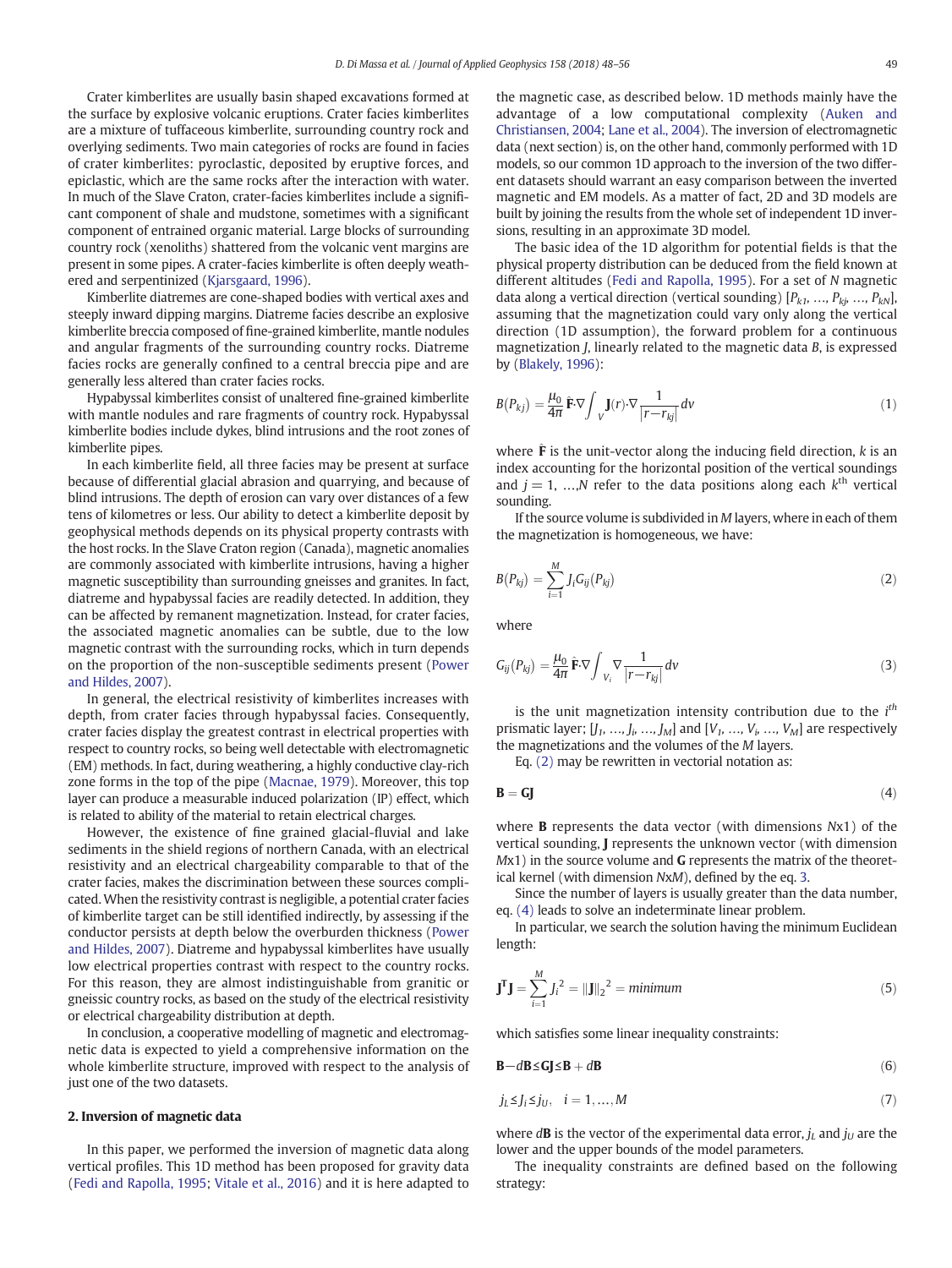- 1 the unknown parameters vector must satisfy the forward model, but taking into account experimental data errors  $d\mathbf{B}$ ;
- 2 the unknown parameters vector is bounded to avoid unrealistic estimates based on a priori knowledge about the subsurface geology.

This is an indeterminate problem with inequality constraints, which may be posed as:

$$
FJ \ge h
$$

where:

$$
F = \begin{bmatrix} 1 \\ -I \\ G \\ -G \end{bmatrix}, h = \begin{bmatrix} J_L \\ -J_U \\ B - \delta B \\ -(B + \delta B) \end{bmatrix}
$$
(9)

The F matrix, containing the identity matrix I (MxM) and the kernel **G** (NxM), has dimension (2 M + 2 N) x M; the vector **h**, containing the lower and the upper bounds of model parameters and the data with the experimental errors, has dimension  $(2 M + 2 N)$  x 1.

According to [Menke \(1989\)](#page-8-0), the problem 8 may be transformed into:

$$
\mathbf{E}\mathbf{u} = \mathbf{f} \rightarrow \begin{bmatrix} \mathbf{F}^{\mathrm{T}} \\ \mathbf{h}^{\mathrm{T}} \end{bmatrix}; \mathbf{u} = \begin{bmatrix} 0 \\ 1 \end{bmatrix}
$$
 (10)

Thus, the inversion problem reduces to find the vector  $\bf{u}$  that minimizes:

$$
\mathbf{e} = \|\mathbf{f} - \mathbf{E}\mathbf{u}\|_2 \text{ subject to : } \mathbf{u} \ge 0 \tag{11}
$$

It can be shown (Menke, 1989) that if the prediction error, e, is null then the constraints  $FJ \geq h$  are inconsistent, but if  $e \neq 0$ , constraints  $FJ \geq h$ are consistent and the solution of the problem is:

$$
J_i = -\frac{e^T i}{e^T m + 1} \text{ with } i = 1 : M. \tag{12}
$$

Before applying the inversion method to real cases, we tested it on synthetic magnetic dataset.

The multilevel dataset, representing the vertical soundings, were built by first computing the magnetic response of a prismatic source on a large surface at a single height, and then at a set of altitudes by upward continuation (e.g., [Baranov, 1976](#page-7-0); [Blakely, 1996](#page-7-0)) of these data.

However, the upward continuation operator introduces some errors in the calculated data. This because we approximate the continuous problem with a finite and discrete set of data, on a finite region. Following [Castaldo et al. \(2014\),](#page-8-0) the effects of this error can be mitigated by using a third-order polynomial:

$$
H(z) = c_1 + c_2 z + c_3 z^2 + c_4 z^3 \tag{13}
$$

where  $c_1$ ,  $c_2$ ,  $c_3$  and  $c_4$  are unknown coefficients that should be estimated during the inversion process.

For this test, we used a single prismatic source with horizontal dimensions equal to (250, 150) m and extending at depth from 100 m to 300 m. The magnetization contrast with the surrounding volume is 3 A/m. We considered in this case only that the magnetization is purely induced, with 60° inclination and 0° declination. The magnetic anomaly generated by this source and calculated at the ground surface is shown in Fig. 1.

The vertical soundings consist of magnetic data continued at 20 different altitudes from the first level at 5 m up to the last level at 100 m, with a 5 m constant vertical step. The horizontal positions of the vertical soundings are shown in Fig. 1 by the green points, while the magnetic anomalies along the profile and at different heights, are shown in Fig. 2.



Fig. 1. Magnetic anomaly generated by a single buried prismatic source. The green dots represent the horizontal positions of the vertical soundings. (For interpretation of the references to colour in this figure legend, the reader is referred to the web version of this article.)

For the calculation of the kernel, a source volume has been defined with horizontal dimensions and the directions of the magnetization that agree with those of the true source. The vertical dimension of this volume is defined in such a way to completely contain the source of anomaly and it is discretized with 100 layers having an equal thickness of 10 m [\(Fig. 3\)](#page-3-0).

To perform the inversion, for each vertical sounding, we computed, at its position along the selected profile, the kernel  $G_{ik}$ .

In this way, each vertical sounding is inverted independent of each other.

The procedure may be described as follows. Let us first consider a single vertical sounding, in [Fig. 3.](#page-3-0) After inverting for the magnetization of the source layers, the result is then attributed to a set of layers sized as  $\Delta X$ , i.e., the step size of the vertical soundings along the profile, and centred at the sounding position. Repeating this procedure for all the soundings we are finally allowed reconstructing an approximate 2D model of the source distribution along the profile.

For this test, we used the correct magnetization contrasts for the lower and the upper bounds, setting the lower bound equal to 0 and the upper bound equal to 3 A/m. The experimental error is set to a low value, equal to  $5 \cdot 10^{-2}$  nT.

As shown in [Fig. 4](#page-3-0), the Vertical Soundings inversion can correctly recover the depth to the top of the source, and the magnetization contrast is properly estimated (the black rectangle in figure identifies the exact location of the buried body).

However, the model presents a gradual decreasing of the magnetization with the depth, so that an accurate estimation of the depth of the bottom is difficult.

From the model of [Fig. 4,](#page-3-0) we calculated the estimated data along the profile, at a single altitude (in this case the first height, 5 m), and we



Fig. 2. Magnetic profiles at different altitudes: 5 m up to 100 m, with a 5 m constant vertical step, along the profile in Fig. 1 .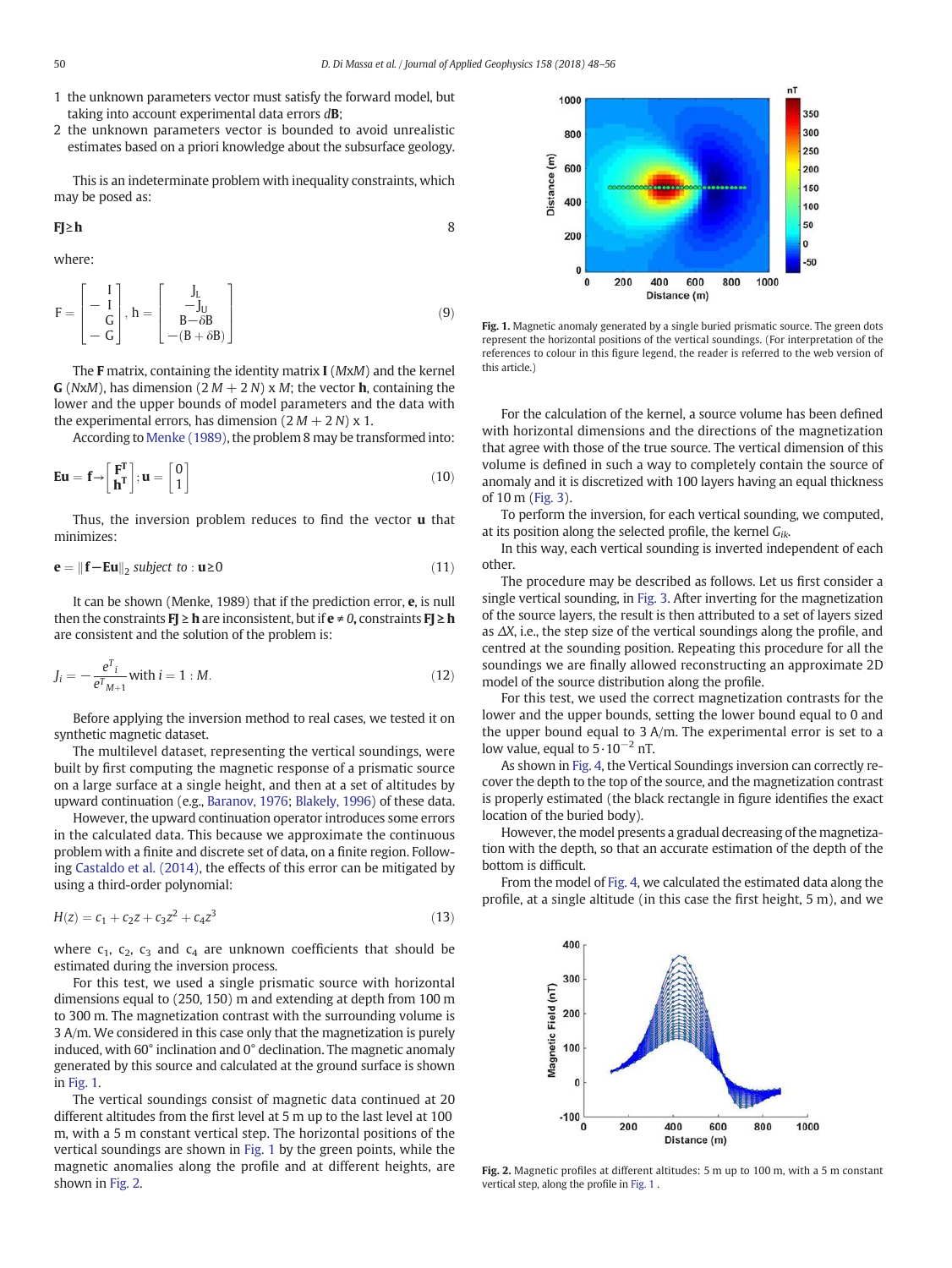<span id="page-3-0"></span>

Fig. 3. Schematic picture of the finite layers forming the source volume. Dashed arrows indicate the horizontal positions of the vertical soundings. The single kernels,  $G_{ik}$  ( $i = 1$ . N), are computed according to the spatial coordinates of the relative sounding.

compared them with the observed data (Fig. 5). The observed data are very well reproduced all along the profile.

The good quality of this result is noteworthy, if we consider that the 2D model is built by simply joining and interpolating the 1D inverted models obtained by independent vertical soundings.

## 3. VTEM survey over Drybones kimberlite

We now analyse the EM and magnetic data related to the Versatile Time Domain Electromagnetic (VTEM) survey flown in 2005 over Drybones kimberlite [\(Kaminski et al., 2010](#page-8-0); [Kaminski and Oldenburg,](#page-8-0) [2012](#page-8-0)).

In 1991, in the Archean Slave Province of the Northwest Territories (NWT), northern Canada, a significant new kimberlite province, hosting >150 kimberlite pipes was discovered [\(Kretchmar, 1995](#page-8-0)).

The Slave Province is an Archean segment of the North American Craton, composed of granites, gneisses and supracrustal rocks. Sialic basement remnants, well documented in this province, include some of the oldest rocks in the world as the Acasta gneisses in the western part of the province, which have been dated at 3.96 Ga [\(Bowring and](#page-8-0) [Housch, 1995](#page-8-0)). Metasedimentary and metavolcanic rocks of the Yellowknife Supergroup, deposited mainly between 2.71 Ga and 2.61 Ga, are the most abundant rocks of the crustal sequences. At least five swarms of Proterozoic diabase dykes cut the older units in the central Slave Province ([Le Cheminant and van Breemen, 1994](#page-8-0); [Le Cheminant et al.,](#page-8-0)



Fig. 4. Vertical Soundings inversion of the magnetic data produced by a single buried prismatic source and continued at 20 different altitudes. The black rectangle identifies the horizontal and vertical positions of the anomaly source.



Fig. 5. Comparison between observed and computed data.

[1996](#page-8-0)). The Slave Province is a classic setting for diamondiferous kimberlites: a stable Archean craton with a cool mantle root, which is necessary for the development of the diamond stability field [\(Haggerty, 1986;](#page-8-0) [Janse, 1993](#page-8-0)). Kimberlite intrudes granites, metasedimentary rocks and, in some cases, diabase dykes. After the kimberlite emplacement, the area was covered by Laurentide ice during the Late Wisconsinan glaciation [\(Pell, 1995\)](#page-8-0).

Middle Jurassic-, Late Ordovician-, and Cambrian-aged kimberlites have been discovered, some of which have good economic potential. Most of the kimberlites in the Slave Province do not crop out at surface; they have been identified using a combination of heavy mineral sampling, geophysical techniques and drilling. Many of the pipes are characterized by either high or low magnetic anomalies and low resistivity values.

The Drybones kimberlite is in Drybones Bay, situated approximately 45 km SE from the town of Yellowknife (NWT, Canada; [Fig. 6](#page-4-0)a). The kimberlite was discovered in 1994 with a single drill hole and lies completely under the water of the Great Slave lake, at an average depth of 35–40 m; a thickness of 65–75 m of lake sediments (clay, till and sand), further covers the kimberlite ([Kretchmar, 1995\)](#page-8-0). The morphology of the pipe, in [Fig. 6](#page-4-0)b, shows a spatially elongated intrusion (900 m by 400 m), consisting of crater, pyroclastic and diatreme facies [\(Kretchmar, 1995](#page-8-0)).

A geological cross-section [\(Fig. 6](#page-4-0)c), along the profile AA', has been drawn based on drilling information [\(Kretchmar, 1995](#page-8-0)).

The bedrock geology in Drybones area consists of Archean granite, granodiorite and tonalite [\(Kretchmar, 1995](#page-8-0)). Metasediments of Yellowknife supergroup are also present ([Dunn et al., 2001\)](#page-8-0). In addition, there are several known faults near the kimberlite area while a diabase dike in the northern part crosses the area from E to W ([Dunn et al., 2001](#page-8-0)).

The helicopter borne geophysical survey used the VTEM system for the EM data and a caesium magnetometer for the aeromagnetic data [\(Witherly et al., 2004\)](#page-8-0). The EM system is concentric and oriented along the vertical direction. The receiver coils were towed at a mean distance of 45 m below the aircraft. The VTEM decay was sampled using 25 time-measurement gates in the range from 0.130 to 6.340 ms after the time-off. The strength of magnetic field is measured by a magnetic sensor mounted in a separate bird, 20 m below the helicopter. The VTEM survey was carried out in 2005 along 9 flight lines spaced 100 m, on average, with orientation approximately  $N-S$  ([Fig. 7\)](#page-4-0). The EM data, as shown in [Fig. 7](#page-4-0), display an evident IP effect in the central part of the profiles above Drybones Bay, where the kimberlite is located. This IP effect has been identified across all flight lines, showing the existence of negative voltage data in transients.

EM data were inverted using a 1D Spatially Constrained Inversion (SCI) approach [\(Viezzoli et al., 2008\)](#page-8-0) implemented in a modified AarhusINV code, with capability of Cole-Cole modelling ([Cole and](#page-8-0) [Cole, 1942;](#page-8-0) [Fiandaca et al., 2012\)](#page-8-0). In fact, it is common to ignore the IP effects in VTEM data by simply removing negative voltage data before the inversion. This operation can however cause a loss of resolution at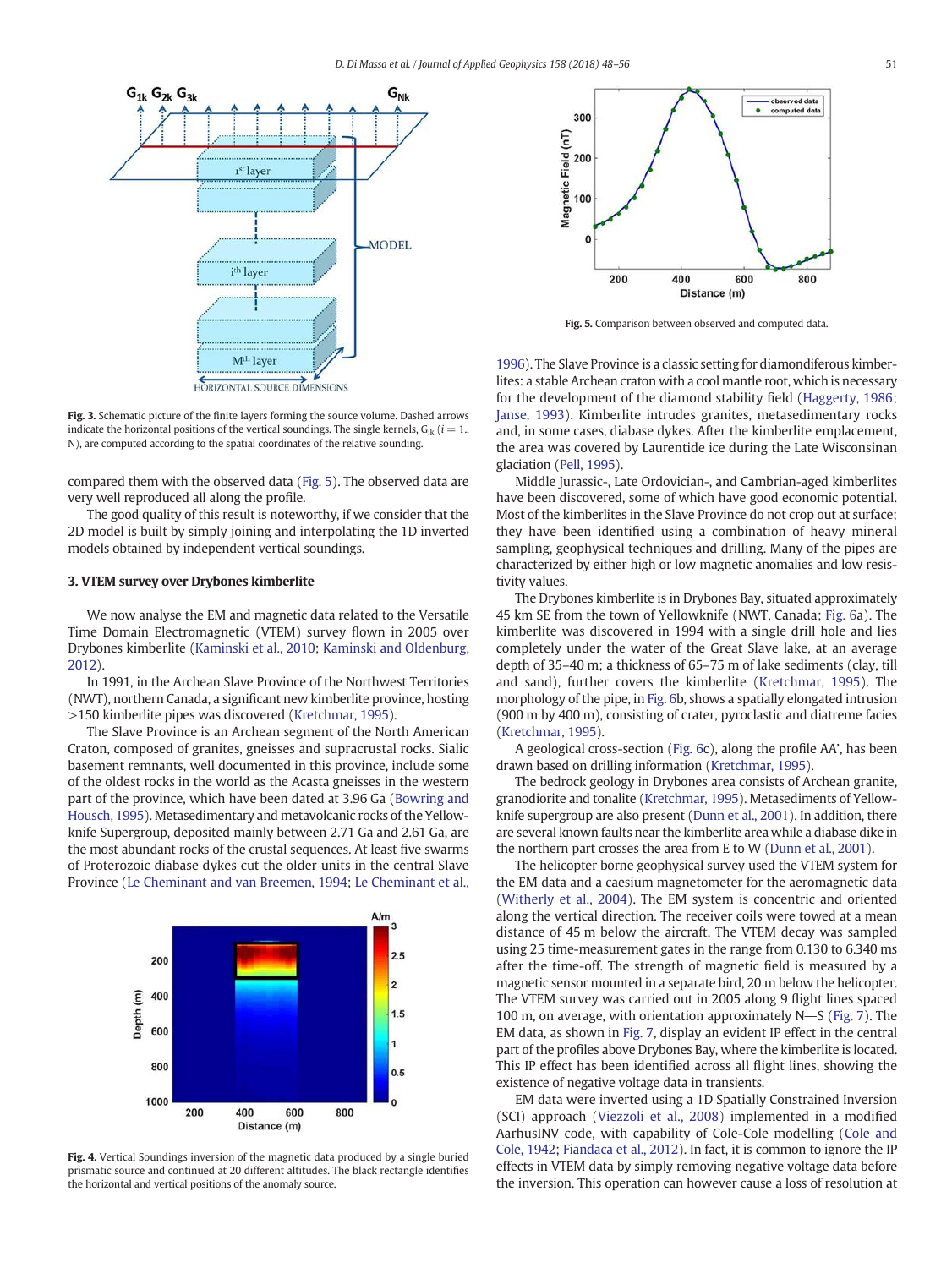<span id="page-4-0"></span>



Fig. 6. (a) Geographic location of Drybones bay (Google Earth); (b) Schematic geology of the Drybones pipe below lake sediments and the locations of 1994-95 drilled wells (adapted from [Kretchmar, 1995](#page-8-0)); (c) Geological cross-sections along the profile AA' based on drilling (adapted from [Kretchmar, 1995\)](#page-8-0).

depth and a reduction of the investigation depth. We refer to Appendix A for a brief description of the used algorithm.

The following starting model was used for the Cole-Cole inversion:  $\rho = 300$  Ohm·m;  $m_0 = 100$  mV/V;  $\tau = 10^{-3}$  s;  $C = 0.5$ , where  $\rho$  is the resistivity (Ohm·m),  $m_0$  is the chargeability (mV/V),  $\tau$  is the relaxation time (s) and C is the frequency parameter (dimensionless).

The algorithm converged in 14 iterations with an average misfit of 1.29 (dimensionless, normalized by standard deviation), showing

good overall data fit and so producing a model of electrical resistivity, chargeability, time constant and frequency parameter.

The inversion of VTEM data over Drybones kimberlite, carried out using Cole-Cole model is in better agreement with ZTEM inversions [\(Kaminski and Oldenburg, 2012,](#page-8-0) [Fig. 8\)](#page-5-0), than the inversion of VTEM data carried out without Cole-Cole modelling.

The comparison between the inversion results and previous inverse models recovered without considering the IP effects in TDEM data



Fig. 7. evidence for IP effects in VTEM data, occurring in correspondence of the kimberlite.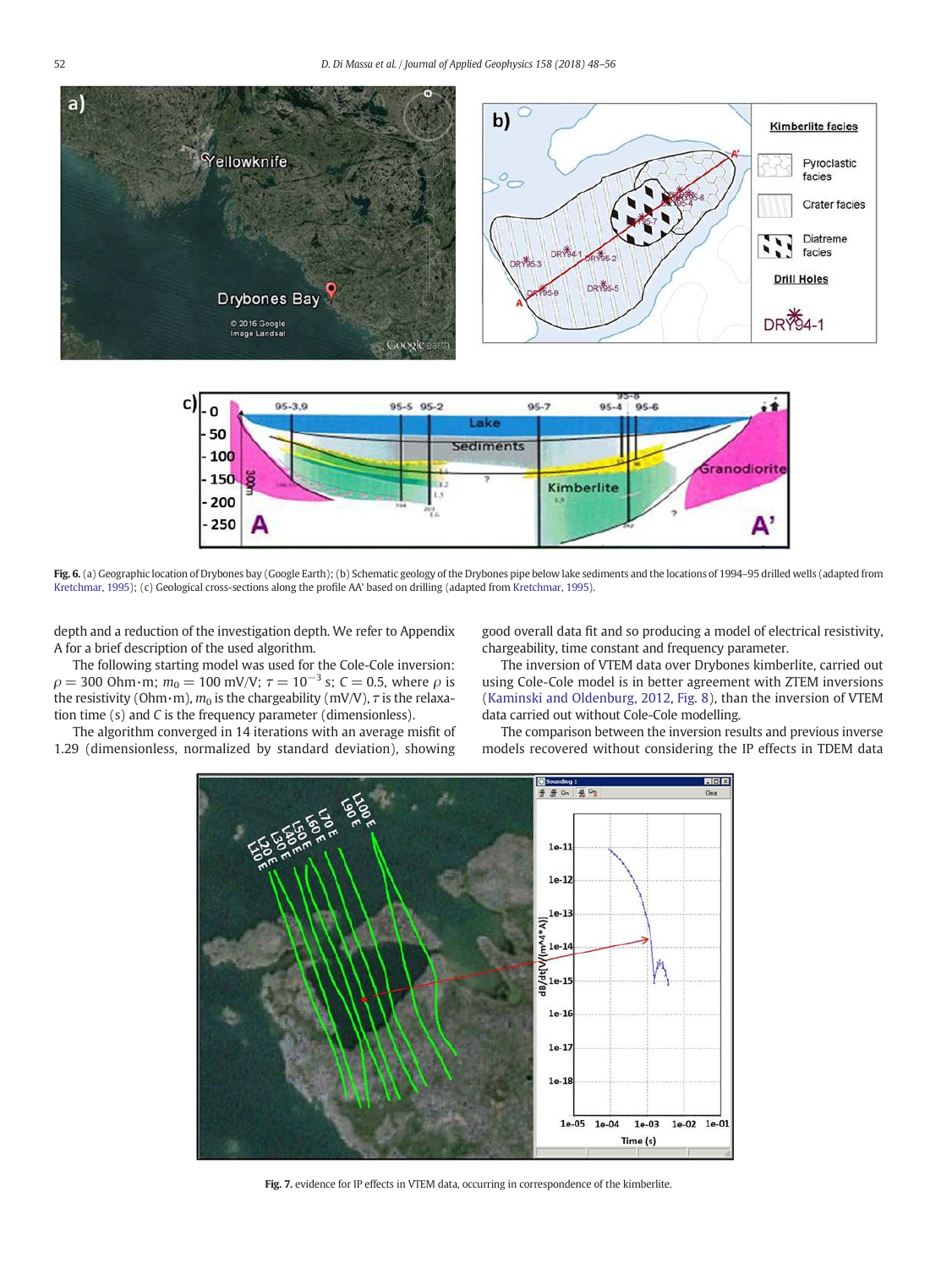<span id="page-5-0"></span>

Fig. 8. Total field anomalies above the kimberlite of Drybones bay.

[\(Kaminski and Oldenburg, 2012](#page-8-0), [Fig. 6](#page-4-0) and Fig. 8), confirmed the importance of modelling the IP effects. Conversely, in our case, where we have modelled the IP effects, retaining the negative voltage data, a significant increase of the recoverability of the resistivity distribution at depth is now achieved.

About magnetic data (Fig. 8), we have performed the inversion of the vertical soundings along the AA' profile located over the kimberlite. Each vertical sounding consists of magnetic data upward continued to 15 different altitudes, from the first level at 170 m above the ground up to the highest level at 240 m above the ground, with a 5 m constant vertical step (Fig. 9a).

For the calculation of the matrix kernel, we have defined a model volume with average horizontal dimensions estimated by the total horizontal derivative method ([Cordell and Grauch, 1985](#page-8-0)). The total horizontal derivative method applied on the magnetic data of Fig. 8 shows complex edges for the magnetic sources (Fig. 9b). The maximum NW and SE estimated dimensions agree with what argued by [Kretchmar \(1995\)](#page-8-0) for an elongated intrusion of 900 m by 400 m.

The vertical dimension of the model volume is defined to completely contain the source of anomaly by a maximum-depth rule ([Fedi and](#page-8-0) [Florio, 2013](#page-8-0)). In fact, no matter the kind of source distribution, Smith rules [\(Smith, 1959\)](#page-8-0) or the recent method proposed by (Fedi and Florio, 2013), are very useful in determining the maximum possible depth to the source for a given anomaly.

The volume is then discretized with 100 layers of 10 m thickness to have a satisfactory depth resolution. Susceptibility constraints ( $0 \le i \le$ 

10−<sup>2</sup> ) and a constraint on experimental data error (0 ≤ dB ≤ 0.5 nT) are added to regularize the inversion.

The resistivity, the chargeability and the susceptibility models [\(Fig.](#page-6-0) [10\)](#page-6-0) were verified against the known geology along the cross-section AA' [\(Fig. 6c](#page-4-0)).

The resistivity section ([Fig. 10a](#page-6-0)) appears rather consistent with the outline of the different layers as determined by wells information. The yellow-red zone reflects the presence of water-saturated fine-grained sediments below the lake water, at the bottom of the bay, with low values of resistivity ( $\le$  100  $\Omega$ m). Below these formations, a lateral contact is marked between the kimberlite (yellow-green zone below the sediments, with resistivity values in the interval between 100 and 500  $\Omega$ m) and granodiorite (high values of resistivity,  $>$  500  $\Omega$ m).

Thus, the resistivity section, obtained by modelling airborne IP produces results consistent with the available geological information. A good correlation with the shallowest part of the geological model is found, especially considering that the first time-gate of the system has a central time of 130 μs after the end of ramp, and therefore the nearsurface resolution was expected to be limited.

The chargeability section [\(Fig. 10b](#page-6-0)) shows a high chargeable layer in correspondence to the lake sediments that, in fact, are expected to be very chargeable for the presence of fine-grained products (clay). The effect of these sediments does not allow an easy detection of the crater facies of the kimberlite that, usually, can produce an IP effect because of weathering, [\(Macnae, 1979\)](#page-8-0).

The Vertical Soundings inversion of the magnetic data along the AA' profile allows recovering a model with high susceptibilities, possibly associated with the kimberlite body [\(Fig. 10](#page-6-0)c). In fact, the estimated depths (top of the kimberlite at about 50 m above sea level) are consistent with the geological information derived by the available drill holes, from which the top of the kimberlite was detected at depth of 100–110 m from the surface. The susceptibility model shows that the magnetized body is clearly separated from the overlying non-magnetic sediments and lake water.

The most magnetized material should mark the shallowest portion of the kimberlite that is subject to geochemical alteration [\(Kaminski](#page-8-0) [and Oldenburg, 2012](#page-8-0)). In fact, the mineralogical analysis of the Drybones kimberlite samples revealed signs of alteration due to elevated contents of Cr and Nb, as well as due to low totals of  $TiO<sub>2</sub>$  in ilmenites ([Dunn et al., 2001](#page-8-0)). This geochemical alteration may have a strong influence on the magnetic properties of the kimberlite, causing an increase of the magnetization ([Dunn et al., 2001](#page-8-0)).

The comparison between the EM and the magnetic models revealed, in this case, the different sensitivity of the two methods with respect to



Fig. 9. (a) Behaviour of the magnetic data at different altitudes, along the AA' profile. The green dots represent, for each altitude, the horizontal positions of the data and then the individual vertical soundings; (b) total horizontal derivative of magnetic data above the kimberlite. (For interpretation of the references to colour in this figure legend, the reader is referred to the web version of this article.)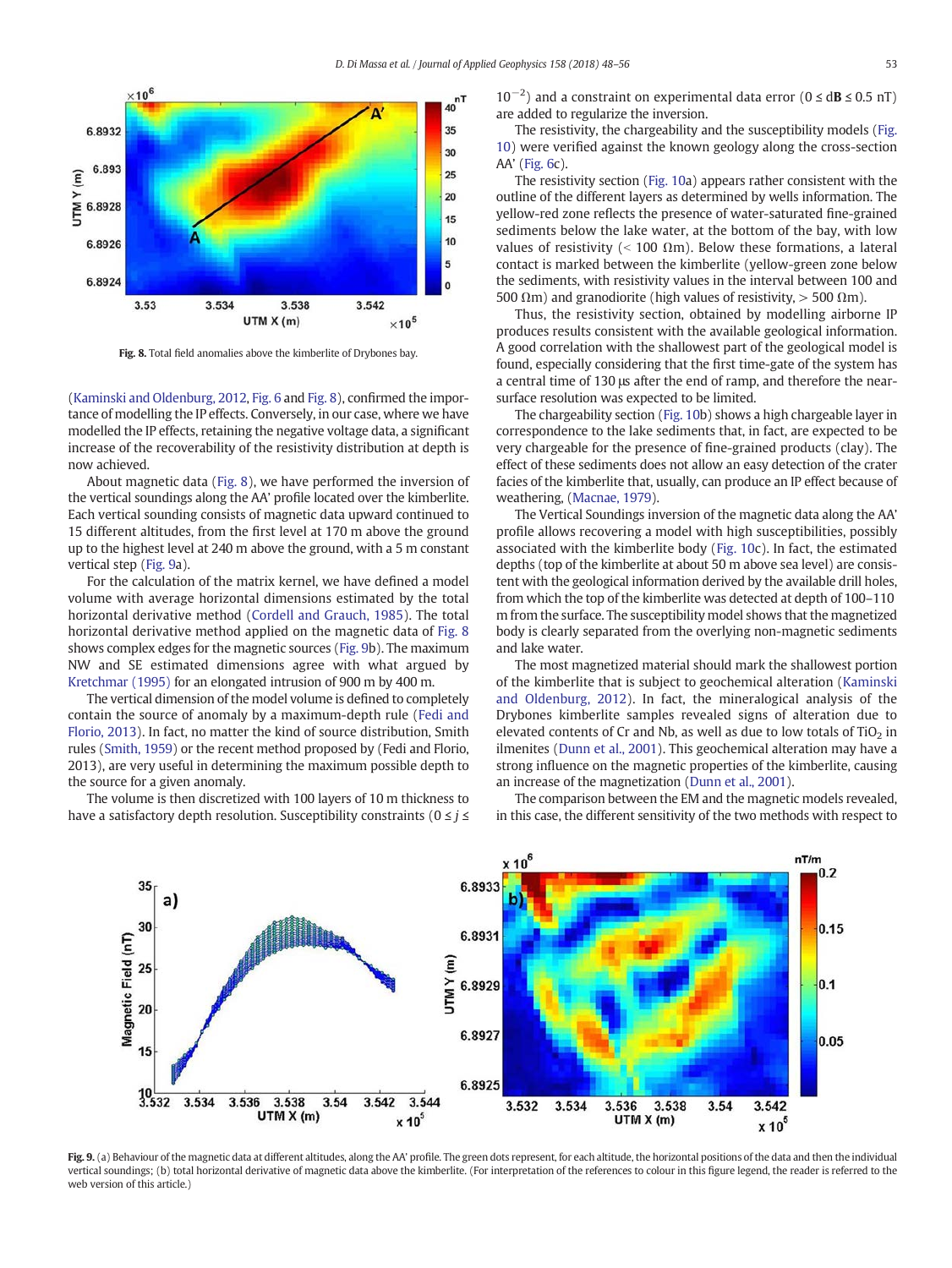<span id="page-6-0"></span>

Fig. 10. (a) Resistivity section and (b) chargeability section recovered by SCI inversion using Cole-Cole model along the AA' profile; (c) susceptibility section recovered by Vertical Soundings inversion of aeromagnetic data along the AA' profile.

the investigated geological structures. This allowed a complete characterization of the studied area at Drybones kimberlite but, at same time, it could imply greater difficulty in setting up a true joint inversion, where the physical properties need to be linked in some way by means of petrophysical or empirical relationships [\(Dell'Aversana, 2014](#page-8-0)).

## 4. Conclusions

We showed and discussed the modelling of TDEM and aeromagnetic data related to a helicopter-borne survey flown in 2005 over Drybones Bay, Northwest Territories, Canada, where in 1994 a completely underwater kimberlite structure was discovered.

The evidence of IP effects in the measured EM data, mainly resulting in negative values of the voltage, leaded us using a modified AarhusInv code for their inversion, implementing a Cole-Cole modelling. The presented results suggest a correct hydrogeological interpretation of the cross-section, with lake water and clay-sediment thicknesses supported by drilling results. Clay material appears in our model as conductive and chargeable, while the lake water does not show any chargeable properties. The results presented in this paper appear to be more interpretable and provide better data fit than previous inversion attempts, where the inversion was carried out without considering the IP effects in the TDEM data. The inversions of TDEM data, including the Cole-Cole modelling, can provide an improved recovery of electrical resistivity and chargeability at depth. The extraction of chargeability may be a powerful tool in kimberlite exploration for its key role in mapping crater facies of kimberlites and clay alteration zones, which may be associated with kimberlites.

To better compare the results from magnetic inversion to that of EM data, usually performed on the basis of 1D inversion, the aeromagnetic data were also modelled by a new 1D method allowing the inversion of vertical data soundings. The vertical soundings consisted of magnetic data at different altitudes while the forward problem consisted in assuming a volume of layers of different magnetizations. The volume is finite vertically and horizontally. The inversion of the vertical soundings was performed including inequality constraints on the model parameters, well reflecting the a-priori knowledge on the studied area. This method presents a reduced computation complexity and even if the algorithm is dealing with a mono-dimensional vertical inversion and the 2D model is built approximating multi-set of 1D models, we obtained a good fitting between the measured and the estimated data along all the profiles.

The integrated study of the results obtained by separately inversion of the TDEM and the aeromagnetic data shows that the two methods have not the same sensitivity with respect to the geological structures in this area. In fact, while the most conductive/chargeable structures are found in correspondence of the water lake and the uppermost lake sediments, the most magnetized structure coincides with the depths to the top of the kimberlite sequence, showing susceptibility values much higher of the poorly-to-not magnetic overlying structures.

Nevertheless, their ability in characterizing sources at different depth ranges of the Drybones Bay, is definitely useful to improve the final interpretation model. All the geological structures at Drybones Bay are well retrieved by the inversion processes and are in very good agreement with the drill hole information available for this area.

#### Acknowledgements

The authors are highly thankful to Geotech, Ltd. for providing the VTEM data for research purposes.

#### Appendix A. Laterally constrained inversion for IP parameters

The induced polarization (IP) effects in TDEM data is usually observed in the data derived from coincident-loop systems, showing abnormal fast EM decay with the existence of negative values of the voltage. This phenomenon can significantly alter the shape of the transient and, if not considered, may lead to recover false structure, with incorrect conductivity-thickness parameters ([Viezzoli et al., 2015](#page-8-0)).

Over the years, the handling of the IP effects in TDEM data has kept its relevance with a further interest from ground to airborne data [\(Smith and Klein, 1996;](#page-8-0) [Kratzer and Macnae, 2012](#page-8-0)). For airborne data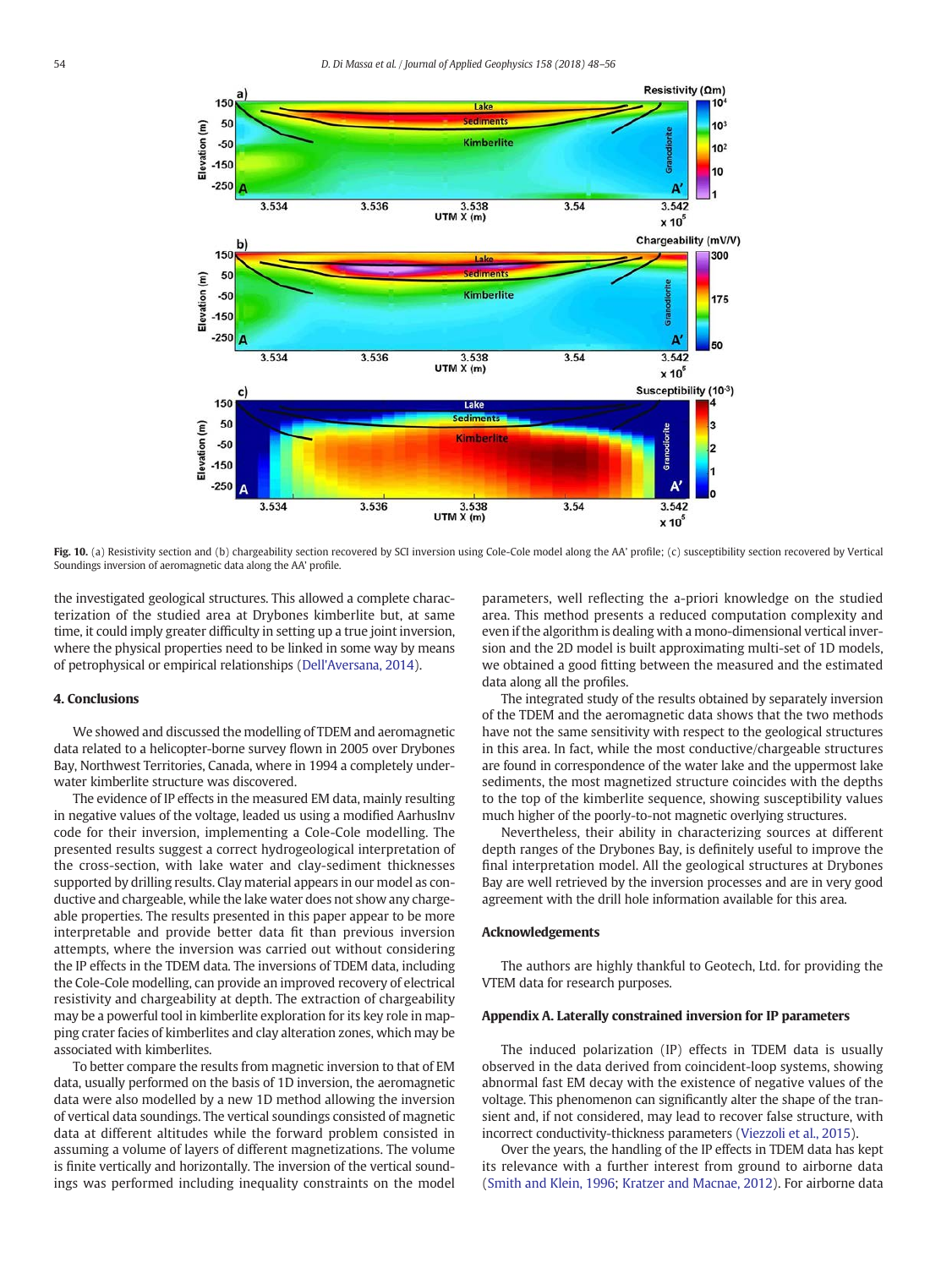<span id="page-7-0"></span>the appearance of IP effects is closely related to the flight height and to the waveform shape [\(Viezzoli et al., 2013](#page-8-0)). The increase of flight height causes a delay in the appearance of the IP effects, which can also disappear if the transition occurs below the noise level. The duration of turnoff controls the injection time of the induced currents in the ground that in turn controls its effective charging. Therefore, a slower turn-off current causes the IP effects to dominate over the induced currents at earlier times.

[Viezzoli et al., 2013](#page-8-0) have also investigated the dependence of the IP effects in the AEM systems, varying the Cole-Cole parameters and they concluded that the values of resistivity and chargeability are positively correlated with an increase of IP effects, i.e. the IP effects appear at earlier times, while for C and  $\tau$  they did not observe a similar behavior. The increase of their values is not always followed by an appearance of the IP effects at earlier times.

The possibility of extracting chargeability information from transient EM data, that can have a significant impact to mineral exploration, has provided several suggestions to handle the IP effect with Cole-Cole model.

A polarizable earth may be described using an impedance model derived from the empirical Cole-Cole model ([Cole and Cole, 1942](#page-8-0)):

$$
Z(\omega) = \rho \left[ 1 - \frac{m_0}{10^3} \left( 1 - \frac{1}{1 + (i\omega\tau)^C} \right) \right]
$$
 (A.1)

Eq. A.1 introduces a complex impedance relationship, as a function of four parameters:  $\rho(\Omega m)$  is the electrical resistivity,  $m_0$  (mV/V) is the chargeability, C (dimensionless) is the frequency parameter, describing the variation of phase with frequency and  $\tau$  (s) is the relaxation time.

[Fiandaca et al., 2012](#page-8-0)) have introduced a 1D algorithm allowing to solve for complex impedance model; here the Cole-Cole model (eq. A.1) represents the forward mapping kernel. The four Cole-Cole parameters are the unknowns of the inverse problem which are simultaneously obtained in a unique inversion process, where the relationship between parameters is maintained at all times. The inversion has been implemented using the 1D laterally constrained inversion (LCI) scheme (Auken et al., 2005): a set of vertical and lateral constraints, tied together the parameters of the neighboring soundings along the flight lines for LCI, retrieving 2D sections in quasi-layered environments (Fig. A.1).



Fig. A.1. Model parameters with lateral constraints (adapted from [Fiandaca et al., 2012](#page-8-0)). The LCI inversion algorithm is described in detail in Auken and Christiansen (2004). It allows performing the inversion of large data set, where the parameters of the earth model for each sounding are connected laterally by means of lateral constraints, defining a specified variance of the model parameters. The lateral constraints can be considered as a-priori information on the geological variability in the area of measurements. In LCI, the connection of the soundings occurs along a profile, producing quasi-2D images of the subsurface with smooth lateral transitions. The constraints allow the migration of information from one model to neighboring models, helping to resolve areas with poorly constrained parameters or soundings particularly noisy.

The LCI is a full non-linear damped least squares inversion based on an exact forward solution, modelling the instrumentation's system transfer function (STF). The solutions developed by [Ward and Hohmann](#page-8-0) [\(1988\)](#page-8-0) are used as the basis for the forward modelling algorithm. Modelling the STF also includes low-pass filters [\(Effersø et al., 1999](#page-8-0)), and turn-on/turn-off ramps [\(Fitterman and Anderson, 1987\)](#page-8-0).

The inversion problem can be written:.

$$
\begin{bmatrix} G \\ R \end{bmatrix} dm_{true} = \begin{bmatrix} D_{obs} \\ dr \end{bmatrix} + \begin{bmatrix} e_{obs} \\ e_r \end{bmatrix} \tag{A.2}
$$

where dDobs denotes the observed data, eobs is the error on the observed data, G is the Jacobian and contains all partial derivatives of the mapping, dr are the constraints, er is the error on the constraints with 0 as expected value and R is the roughening matrix, containing 1's and − 1's for the constrained parameters, and 0 in all other places.

The covariance matrix for the joint observation error, which it is assumed to be a diagonal matrix, becomes:.

$$
\mathbf{C}' = \begin{bmatrix} \mathbf{C_{obs}} & 0 \\ 0 & \mathbf{C_R} \end{bmatrix} \tag{A.3}
$$

if any a-priori information on model parameters, allowing to reduce the ambiguity on the inverse models, are available, they can be added, following [Jackson \(1979\),](#page-8-0) as an extra row ( $m_{prior}$ ) to the system A.2 and the a-priori model variance  $(C_{prior})$  is described in covariance matrix.

In a compact form, Eq. A.2 is rewritten as:.

$$
G'dm_{true} = dD' + e'
$$
 (A.4)

the model estimate is ([Menke, 1984\)](#page-8-0):

$$
\boldsymbol{d}m_{\boldsymbol{e}\boldsymbol{s}\boldsymbol{t}} = \left(\boldsymbol{G}^{\boldsymbol{T}}\boldsymbol{C}'^{-1}\boldsymbol{G}'\right)^{-1}\boldsymbol{G}^{\boldsymbol{T}}\boldsymbol{C}'^{-1}\boldsymbol{d}\boldsymbol{D}'\tag{A.5}
$$

that minimizes the objective function:

$$
\mathbf{Q} = \left(\frac{1}{N+A} \left[ \mathbf{d} \mathbf{D}^T \mathbf{C}'^{-1} \mathbf{d} \mathbf{D}' \right] \right)^{\frac{1}{2}}
$$
(A.6)

The algorithm inverts all the soundings simultaneously, considering all the data and the lateral constraints. A common objective function is thus minimized. The output model, including all the 1D soundings, is balanced between the constraints, the physics and the data.

Following this approach, some experiments on synthetic AEM data were presented by [Viezzoli et al. \(2013\),](#page-8-0) showing how 1D inversion is able to recover the unknown parameters and which is their standard deviation, for a chargeable half-space. These tests have highlighted that, in general, the resistivity and chargeability parameters are well-resolved, displaying also some degree of coupling. Low standard deviations are usually associated to the frequency parameter C, for which a low value of starting model is preferable to obtain better convergence and sensitivity.  $\tau$  parameter is the worst resolved and in addition it has been noted that a starting value close to real value is needed to avoid a negative influence on all the other parameters.

#### References

Auken, E., Christiansen, A.V., 2004. [Layered and laterally constrained 2D inversion of resis](http://refhub.elsevier.com/S0926-9851(18)30263-5/rf0005)[tivity data. Geophysics 69, 752](http://refhub.elsevier.com/S0926-9851(18)30263-5/rf0005)–761.

Auken, E., Christiansen, A.V., Jacobsen, B.H., Foged, N., Sørensen, K.I., 2005. [Piecewise 1D](http://refhub.elsevier.com/S0926-9851(18)30263-5/rf0010) [laterally constrained inversion of resistivity data. Geophys. Prospect. 53, 497](http://refhub.elsevier.com/S0926-9851(18)30263-5/rf0010)–506. Baranov, W., 1975. [Potential Fields and their Transformations in Applied Geophysics.](http://refhub.elsevier.com/S0926-9851(18)30263-5/rf0015)

[Gebruder Borntraeger, Berlin.](http://refhub.elsevier.com/S0926-9851(18)30263-5/rf0015)

Blakely, R.J., 1996. [Potential Theory in Gravity and Magnetic Applications. Cambridge Uni](http://refhub.elsevier.com/S0926-9851(18)30263-5/rf0020)[versity Press, Cambridge](http://refhub.elsevier.com/S0926-9851(18)30263-5/rf0020).